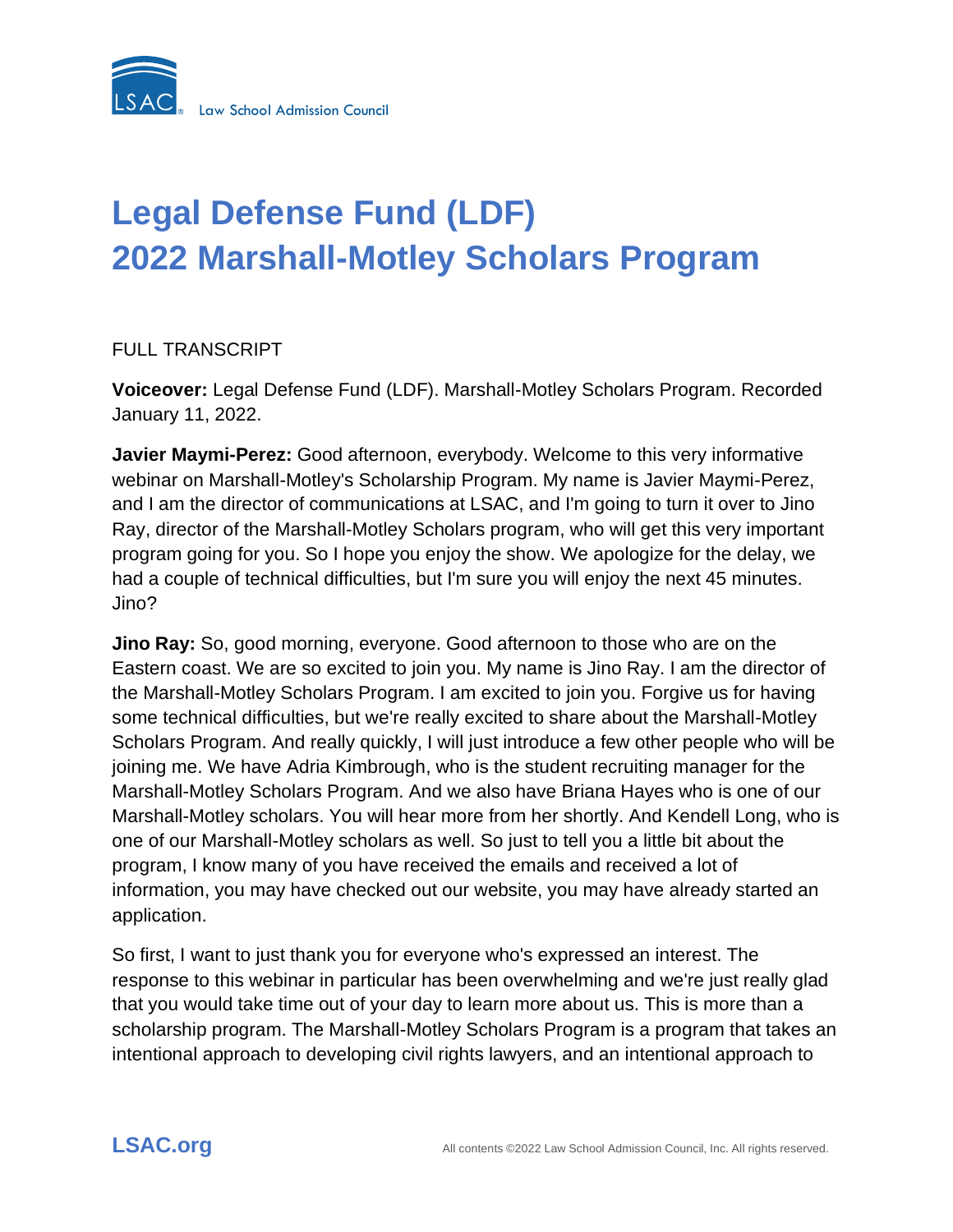

placing those civil rights lawyers in the place in our country where we are needed most. And so, what we do is we recruit ten scholars every year for the next five years, and we place those students who have a unique and sincere interest in being civil rights lawyers, practicing on behalf of Black communities in the South in pursuit of racial justice. And we recruit ten scholars every year and we provide a suite of services that includes three-year tuition full tuition scholarship, we also pay for relocation fees to law school, we include books, we include technology fees so that you can have laptops and all of those things.

So, all the costs associated with attending school, your room and board, food, all of those incidentals that are associated with going to school. That's one critical part and probably one of the most appealing parts of the program. But beyond that, what we also offer are very intentional professional development opportunities that began with your summer internships in law school. So each summer of law school we have partner organizations that are national, regional, and local civil rights organizations practicing on behalf of Black communities in the South. These organizations also have offices in the South. And so our students begin to learn very early the critical skills that they'll need to not only be effective practitioners, but to be practitioners who have long careers, to have sustainable careers. So that piece, the internship piece, is a very critical part of the beginning of the development of our scholars becoming civil rights lawyers. Beyond that, once you graduate we assist with the process of passing the bar, taking and passing the bar, and then we also provide a two-year fellowship, postgraduate fellowship after law school.

In that two-year fellowship, you work with national and regional civil rights organizations as an attorney, in your first two years as a young budding attorney as a fellow at their law offices practicing law in the South. And so you'll expand that skill development set. And after that two-year postgraduate fellowship, we will support you in the development of your career for the first eight years of your career as a civil rights lawyer practicing in the South. So combined, that's three years of law school, two years of fellowship, and eight years of committed practice in the South for a total 13-year commitment. That is what you give in return for gaining admission and being accepted into the Marshall-Motley Scholars Program. And so as you see, it's a very comprehensive program. And we thought that because of the time that we're living in, it's very clear that we need a unique response to the social justice and racial justice issues that we're seeing in America, and we also need an insurance policy of sorts. And our Marshall-Motley scholars are an insurance policy to ensure that the legacy of civil rights law that began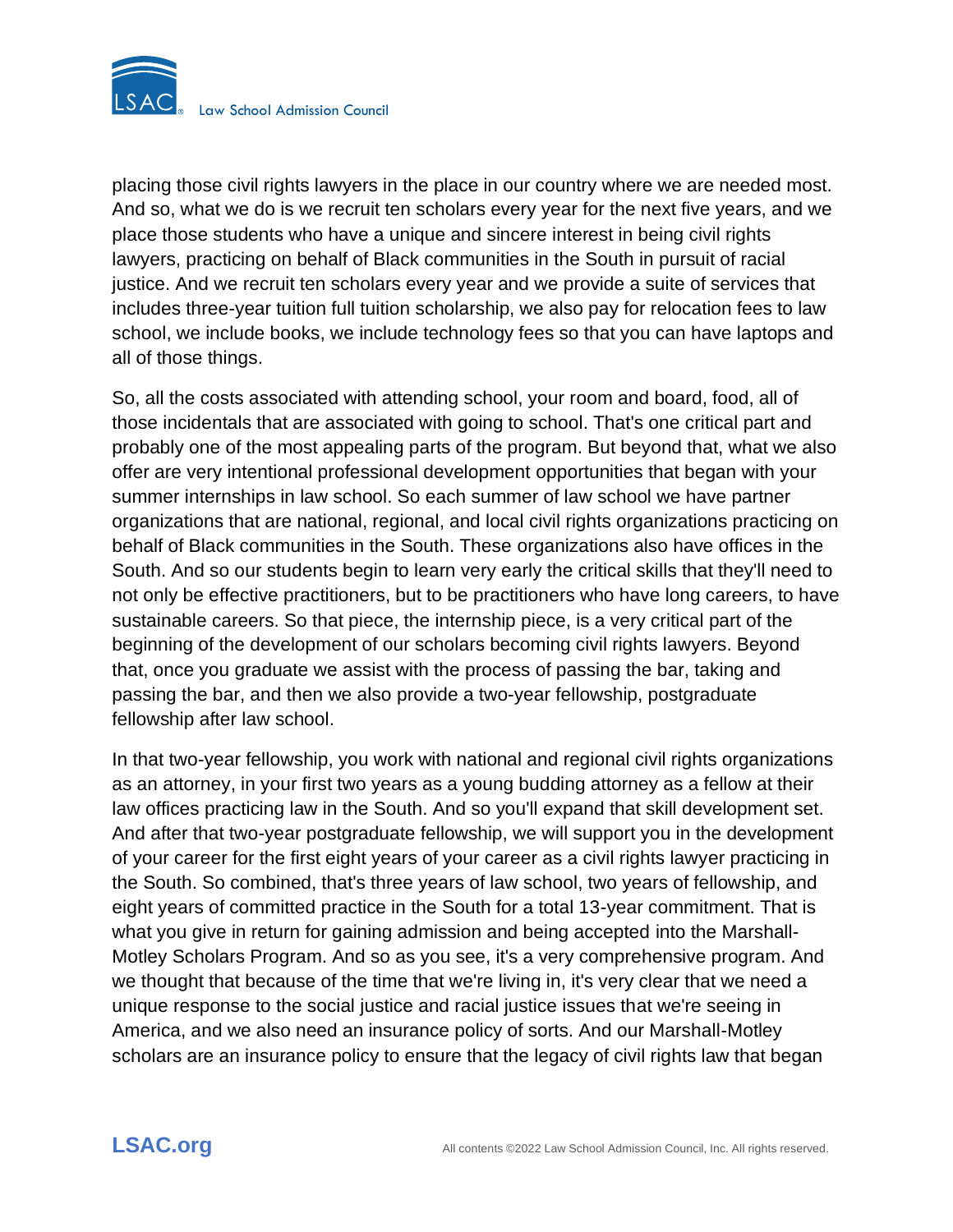

with LDF under our founder who the program is named after, Justice Thurgood Marshall, we want to ensure that the work he began in 1940 can continue. And so, as you can imagine this program has a lot of prestige that comes with it, also that it comes with a lot of responsibility.

The program is named after Thurgood Marshall, the first Black Supreme Court Justice and the founder of LDF, and Constance Baker Motley who was a force to be reckoned with, the first Black woman to be appointed to the federal bench. And so these are two powerhouses that the program sends in their legacy, in the light of their legacy. And we are recruiting and looking for young people who have a mind, young lawyers who have a mind, and not young in age, but young in the process of developing as a lawyer. We're looking for budding lawyers who are looking to commit to a life, and not a new commitment, but an extension of a commitment that they've already demonstrated over the past years.

And so what we hope you'll gain from our talk today is a bit more insight into the application process, what you can expect, and also hear from our scholars to know more about their personal experiences so far as members of the first cohort so you can get real-time answers from people who have walked the path that you've walked before. And so with that being said, I want to turn it over to Adria Kimbrough who's our recruiting manager, and she's going to to talk a little bit about the process of applying for the program, a little bit about the scholars, and give you an introduction to the scholars. And we'll give them the chance to tell you a bit about who they are, where they're from, and then we'll get to your questions and answers. Because I think that that's the most important thing for today is that you walk away feeling empowered knowing what the program is about, knowing if it resonates with you and who you are in the work that you want to do.

But just know from my perspective, if you are a budding lawyer who has a passion for racial justice, social justice in general, but racial justice, more specifically, if you have a connection and a heart and a passion for people in the South, the Southern region of the United States, and you see a particular need for lawyers who are serving intentionally the interests of Black communities in the South, then this program is certainly for you and we're glad that you're here. So without further ado, I'll pass it to Adria Kimbrough, and she will take it from here. Thank you so much.

**Adria Kimbrough:** Thank you so much, Jino. And it is a pleasure to be with you this afternoon, this morning. Jino talked to you about the mission of MMSP, and I think it's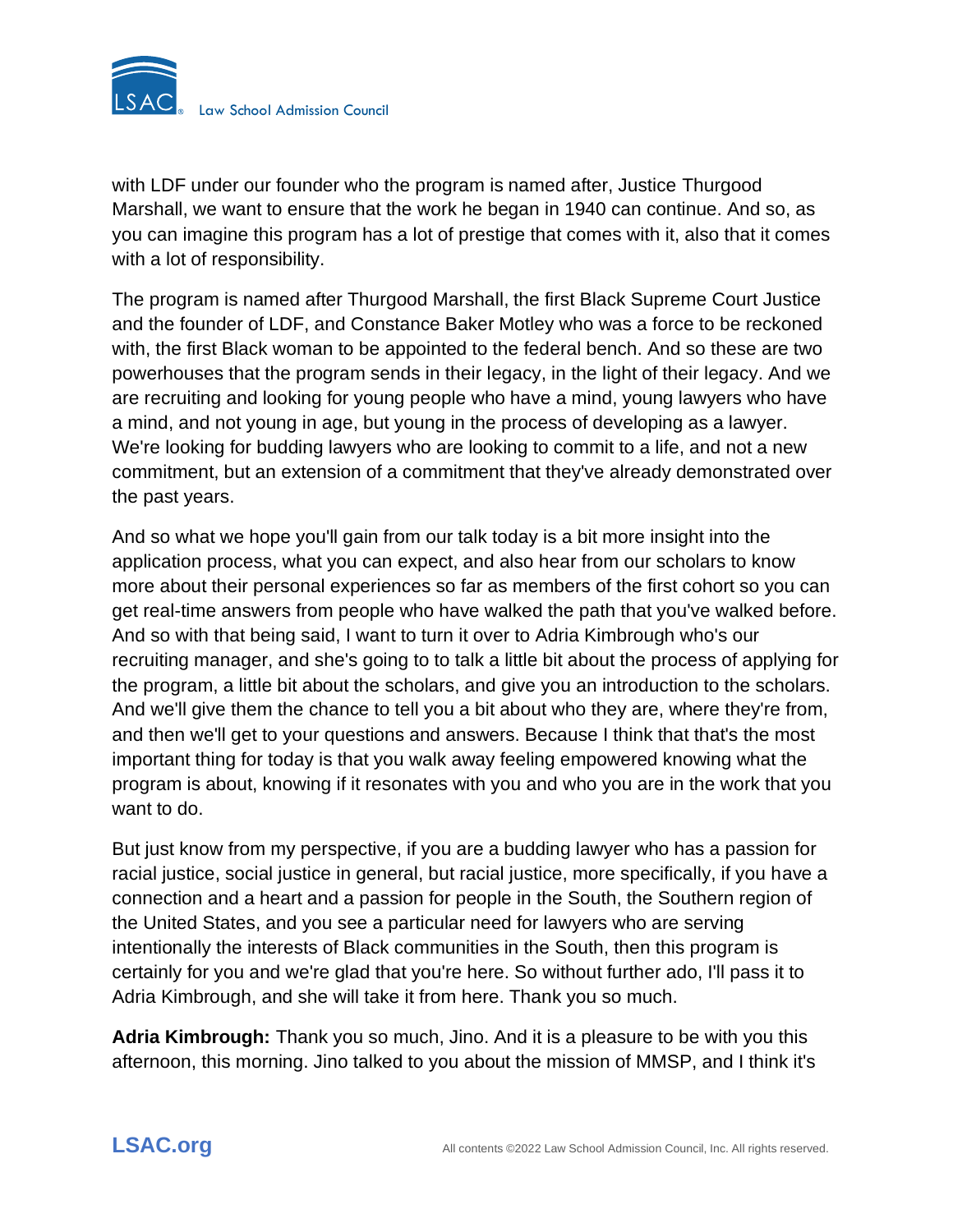

important for you to know that this is not a new investment on behalf of the NAACP Legal Defense Fund. Our organization has a history of investing in the South and in the development of lawyers in the South. So many people know the name, Thurgood Marshall, of course, that is our founder, and of course the first African-American on the United States Supreme Court. However, there are other names all throughout the South. People like Julius Chambers are from North Carolina, who really are the epitome of what we're looking for in our Marshall-Motley scholars, people who are going to be on the ground in communities throughout the South working on behalf of communities for racial justice. And that's what we were looking for last year and that's what we're certainly looking for again this year.

So I'm happy to talk a little bit about the application process for this year. It is available on our website, so you can log in right away and you'll be able to see the components. They're very similar in nature to some of the things that you will need to apply to law school: your personal statement, there's an essay about your experience with racial justice on behalf of communities in the South and to be able to speak to that; we'll also be looking for resume, transcripts, and test score, either the LSAT® or the GRE score, whichever tests you do take for the purposes of applying to law school. Three letters of recommendation as well, and then, finally, the video that will allow you to have the opportunity to talk about how you're currently living the life of a Marshall-Motley scholar. And that is one of our favorite parts because it gives us an opportunity to see the fullness of the applicant.

So all of those pieces are available on the website. We also have a handy application guide available on the website as well that will be able to give you some guidance as you move through the application. The application is currently open. We're excited about, it's been open since November, and some of you may have already applied or be in the process of applying. But for those of you who are not, we invite you, as Jino said, those of you who have a heart and a commitment for racial justice, we invite you to take a look at the application and complete it and allow us to consider you as one of the next Marshall-Motley scholars. The application will be open until February 11, which is exactly one month from today. And so, you've got plenty of time, you've got plenty of time. We are looking for you, and we hope that you will give yourself an opportunity to be considered for this transformative opportunity. And with that, I want to take an opportunity to introduce the two lovely, fantastic folks that we've got joining us today, Ms. Briana Hayes and Kendell Long, both of whom are part of our inaugural cohort of Marshall-Motley scholars. And I'm actually, I think I want to give them an opportunity to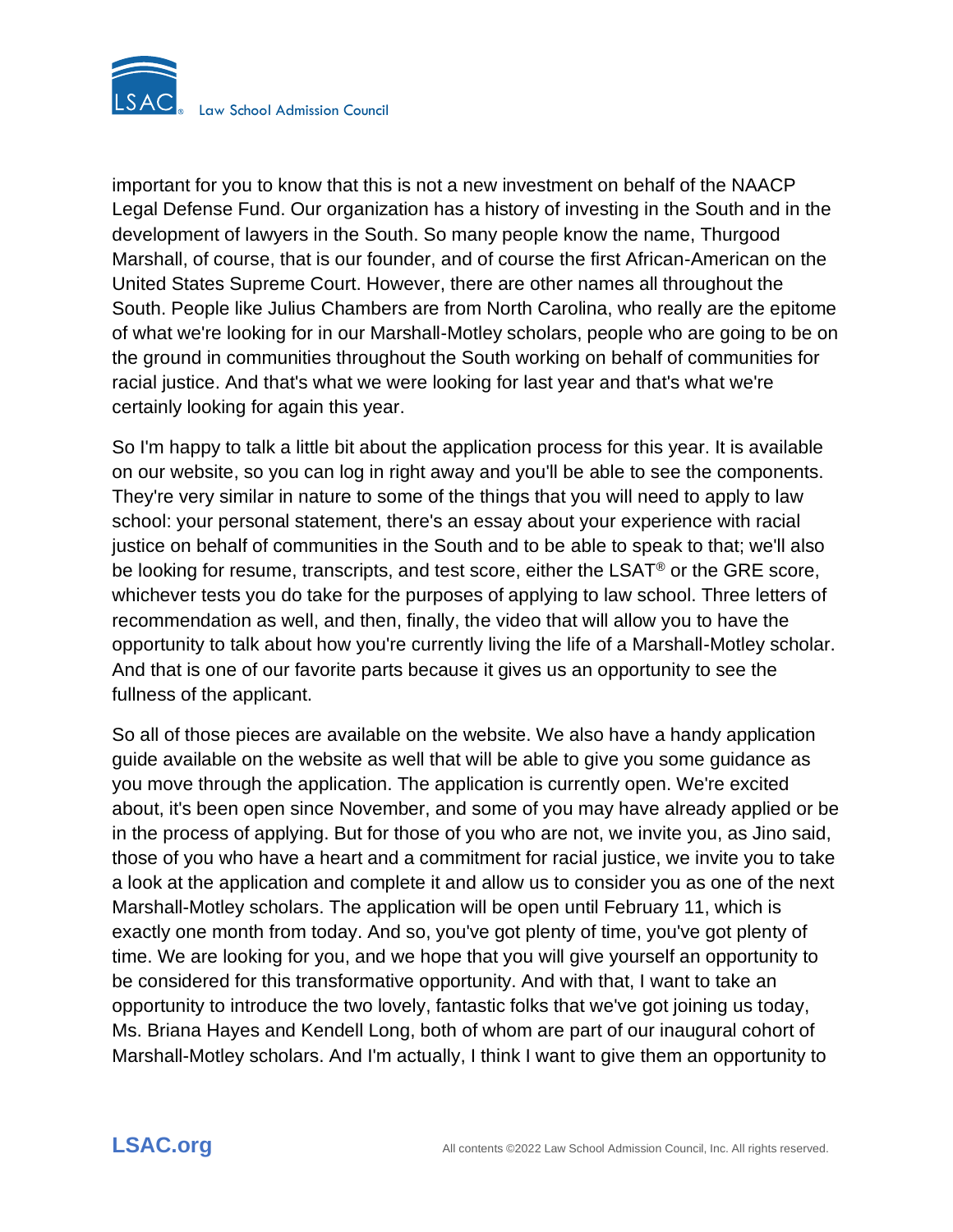

introduce themselves, tell you a little bit about where they're from, where they're currently attending law school, and then we'll invite them into the conversation.

**Briana Hayes:** Hi, everyone. My name is Briana Hayes. I grew up in Baxley, Georgia. I am currently attending the University of Georgia School of Law, where I actually also received my bachelor's. Go Dogs, we had a big win last night. But I'm so excited to be here today and to discuss the program with everyone.

**Kendell Long:** Hello, everyone. I'm excited for this turnout here on the webinar. My name is Kendell Long. I'm originally from DeSoto, Texas, right outside of Dallas. I'm a 2019 graduate of Georgetown University and I'm a 1L at NYU School of Law in New York, and look forward to discussing more with everyone.

**Adria:** All right, thank you both. And so let's talk a little bit about what, you guys were in the seat that many of the individuals here today are, a year ago, you were in this very same seat. So talk to us a little bit about what interested you in the Marshall-Motley Scholars Program, and, Kendell, we'll start with you and then hear from Briana.

**Kendell:** Sure. I think one thing that's hard to deny is the tremendous value that the financial support has for law school. Law school is of course, very expensive. And one thing for me, I knew that the money was going to be determinant for me on where I would go to law school. And so, with the Marshall-Motley scholarship, I knew if received it, it would open up more options, I'll be able to make the decision as separate from the financial costs that would have to be incurred for law school. So I think that's hard to avoid in considering the scholarship. But also I was someone who was committed to working in racial justice after I graduated undergrad, that's what led me to want to apply to law school in the first place.

I knew I wanted to do that with a law degree and I deeply valued having a cohort. It's been important for me to have this cohort because law school is undoubtedly hard as a student of color, as a student interested in working in public interest, as a student from the South and returning to the South. In some schools, each of these separately are underrepresented in the law school community, and I knew that going into law school. And so, one thing that stuck out to me about Marshall-Motley's Scholarship Program was having this cohort to traverse through law school of these like-minded individuals that shared this overlap of identities, shared these overlap of goals, investments, and a potential for the world, for Black people in the South. And so that was important for me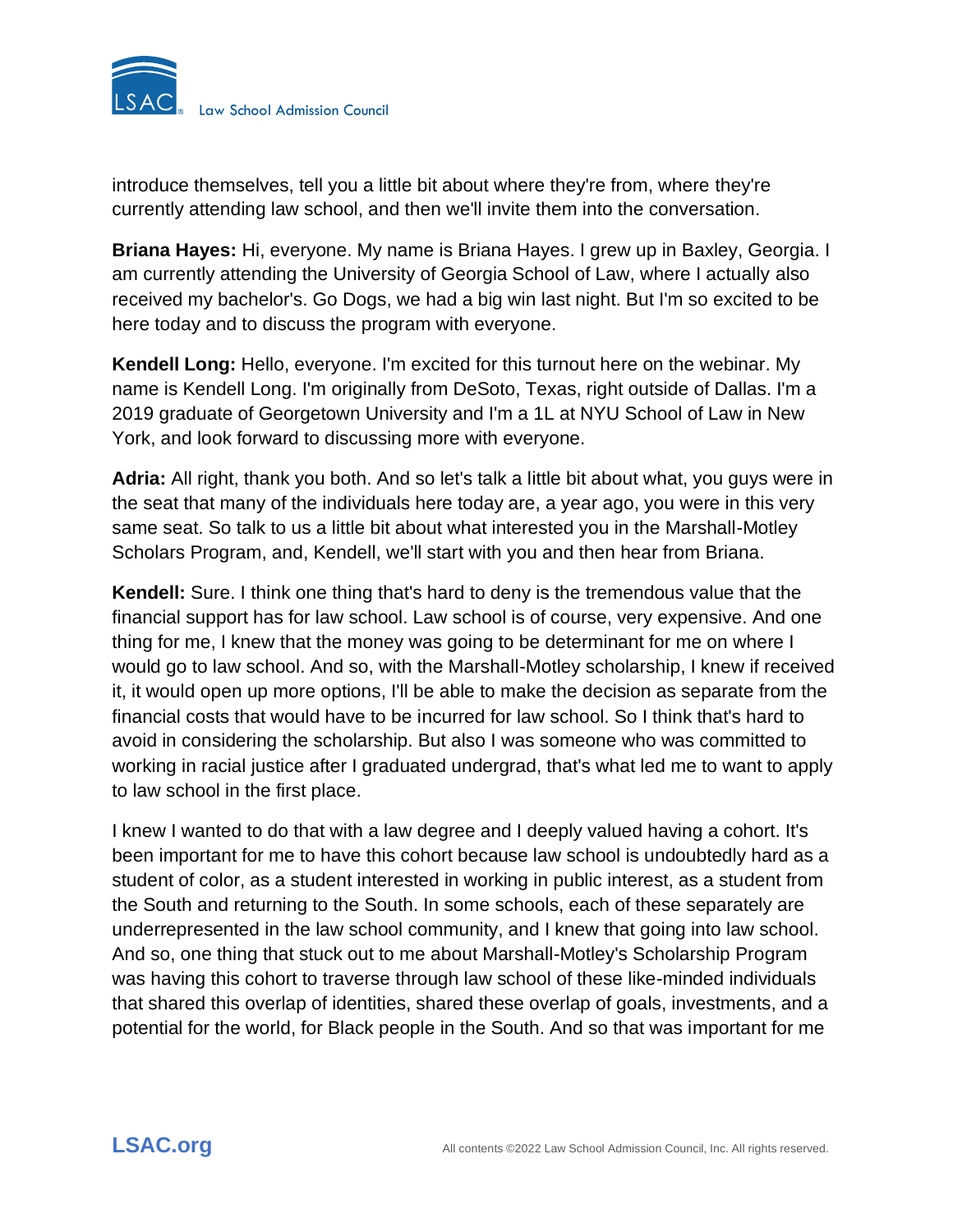

and something that stood out and made me want to apply for the full scholarship program.

**Briana:** Well for me, growing up in South Georgia and then rural South Georgia on top of that, I lived through a lot of injustices in the school system, in the education system, I faced it all. And I saw my peers who were also my color face so many things simply because we grew up in the South. And so living through all of those injustices I noticed them, but I didn't see a lot of people who were there to address them. And I wanted to be the person that could address those injustices. And I knew that the Marshall-Motley Scholars Program was a great program to prep me to one day go back to South Georgia if I ever had the opportunity and flip the script on the narrative that is the narrative of so many Black people in the South and especially in rural places.

So I really saw the program, again, as an opportunity to be trained to go back and change things. And that's ultimately why I applied. And then obviously, like Kendell said, it relieves such a great financial burden. And so that was also very appealing to me too. And it's made law school a lot easier to know that that financial burden isn't on me.

**Adria:** Absolutely appreciate your thoughts about the commitment and the burden, because that's really one of the things that, it's the impetus for this program. Because that financial barrier often stands in the way of students like you who want to pursue and have a genuine, authentic interest in pursuing this kind of career that may not be as financially lucrative, but certainly one that has a significant impact and purpose, in being able to remove the barrier is just a huge win for the program and for the students and for our society at large. Well. with that, I believe we have Angela Winfield here from the Law School Admission Council. I want to invite her to join us in this conversation. Angela, are you there?

**Angela Winfield:** I am here, I am here. Thank you so much, Adria, and thank you everyone for joining. I apologize I couldn't be with you earlier, but I am absolutely delighted to have this conversation because as the Law School Admission Council chief diversity officer, and with our commitment to diversity and inclusion, it is just so important to partner with and make participants like yourself aware of these wonderful programs to support you. So thanks for inviting me into the conversation. And if I may, hearing the stories from these scholars, I would just love to ask you, you talked about your commitment and interest in civil rights and pursuing a career in law, I'd love for you to talk just a little bit about how did you approach that application? I know you have a commitment, but when you saw the application come through, what were your first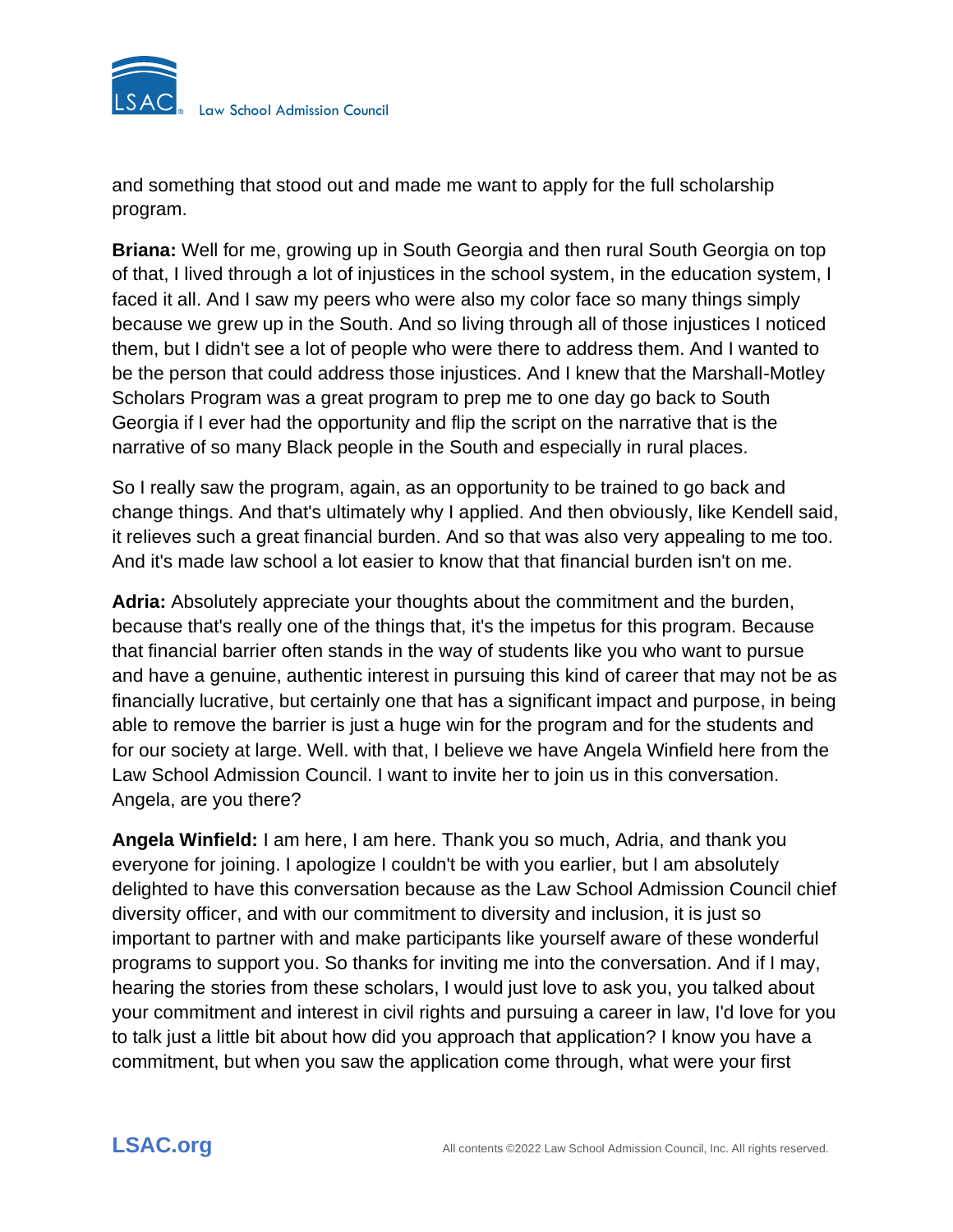

thoughts, and how did you approach applying? How did you put your best foot forward? And provide some advice to some folks who might be thinking about applying and just aren't sure yet.

**Briana:** I think sometimes whenever we go to apply to something and we're writing out our resume, we feel the need to think of, "Oh my gosh, how can I make what I did here applicable to this application?" Or "How can I stretch things?" Or "How can I make it seem like I did more?" And for me, it wasn't like that because I felt like the application was made for me. So the two or three things that I did as it pertained to racial justice, I approached the application by simply telling my story. It was authentic, it wasn't forced, it wasn't scripted, it was just everything I did and why I did it. So I would say to anyone who's applying, don't worry about if you did enough or how much you did, think about what you did do and why you did do it. And I think that goes a long way in making your application stand out, and ultimately that's the approach that I took.

**Kendell:** Yeah, I wholeheartedly agree with what Briana said. I think one thing that stuck out to me when I was drafting my application materials, I was on this webinar last year and on the Marshall-Motley website the thing that stuck out was the evidence commitment. And for me, I look back, going all the way back to high school looking at old application essays, looking for undergraduate, looking at journals and things like that, touching on what Briana said about to get to the why that I did all the activities that I was involved in. And for me, it was being able to trace a connective thread from activities in high school to undergrad, to my post undergrad experiences, and being able to connect that to a similar question I think that the general law school materials ask like, why law school and why law school now? And so I think that the, not just emphasis on what Briana said talking about the why behind what she did is really important. And also what gives you all credit is, it is an intense application, I don't think we can shy away from that and we definitely felt that last year as well as the inaugural cohort. But one thing that I think that we've benefited from, there was no existing cohort, it was the first year, so you really had to bring your authentic self to the application. And so there wasn't necessarily a model applicant necessarily to match yourself against.

And so I would encourage applicants this year to, even though there is a cohort now to try to embody that same mindset of not necessarily comparing yourself to other students that have received other scholarships, not comparing yourself to the current cohort members. What Adria said about, they're looking for you, they're looking for your application, that they really need assurance. I think you should really strive to tell your authentic story about your investments, your motivations, your explanations about what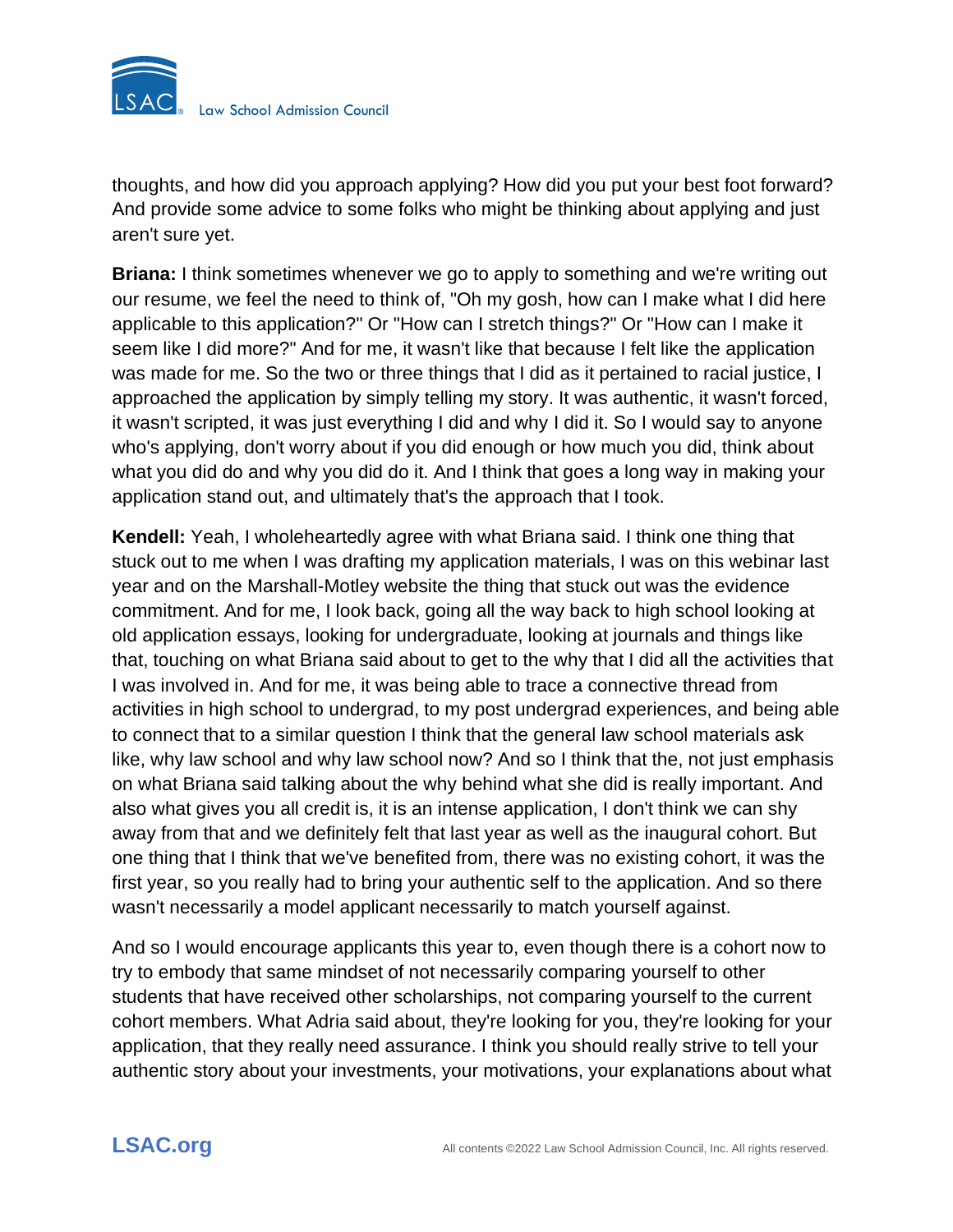

brings you to this work. And I think that that was important in just breaking that down. It took a lot of drafting and redrafting and throwing out. I was throwing out parts of my essays that it didn't sound like I was talking like myself or sounded like I was trying to paint a certain picture or whatnot. So I'd definitely encourage that same, apply that same rigor to yourself, which is difficult, or bring your authentic self using the application materials. And be honest. I think one thing that was important to the application process, it's a 13-year commitment which was a daunting commitment then, now that we're at 12-and-a-half years, for those that have started the cohort, it's still a daunting thing.

And I think that's something to be honest about in the application, because I think that is another big question that the panel, the selection panel will be seeking is, are you really invested for these three years of law school, then ten years following, and how you evidence that.

**Angela:** Wonderful, thank you so much for that. And both of you, if you could, and maybe we'll start with you, Briana, and then go to you, Kendell, for this, what is it like being a part of the first cohort of the Marshall-Motley Scholars Program? What is the impact that you're receiving now? I know you talked a little bit about the financial, but are there other benefits that you see of being part of this program?

**Briana:** The cohort, these people are my best friends. And I mean that with the most sincere heart. And I know they're my friends because whenever one of us makes a great big accomplishment, they celebrate with us. Or if we're ever in a down spot, I've got people I can call and they'll be there for me. I remember moving into my apartment not having something and one of the scholars was like, "Oh, I'll send it to you." It's just, we authentically love each other. And knowing that you have that support across the country, because we've got people here down in Georgia, we've got people at Berkeley, at Harvard, so there are so many people in so many different places, but you feel the love from afar. And it really means a lot to know that someone somewhere is going through the exact same thing that you're going through, but just in a different place. And I know it might not really make sense, but I think it takes being a part of the cohort to feel that connectedness that really kind of takes you throughout the day and gives you encouragement. So I think that has been a lot of help. And then I would also say Mr. Jino, Ms. Adria, Ms. Tiffany, everyone at LDF through the Marshall-Motley Scholars Program has been a lot of help too. Ms. Adria, I think I've had three or four conversations with her throughout my first semester talking about grades, talking about how to outline, talking about adjusting, period. And she's been there and she's given me

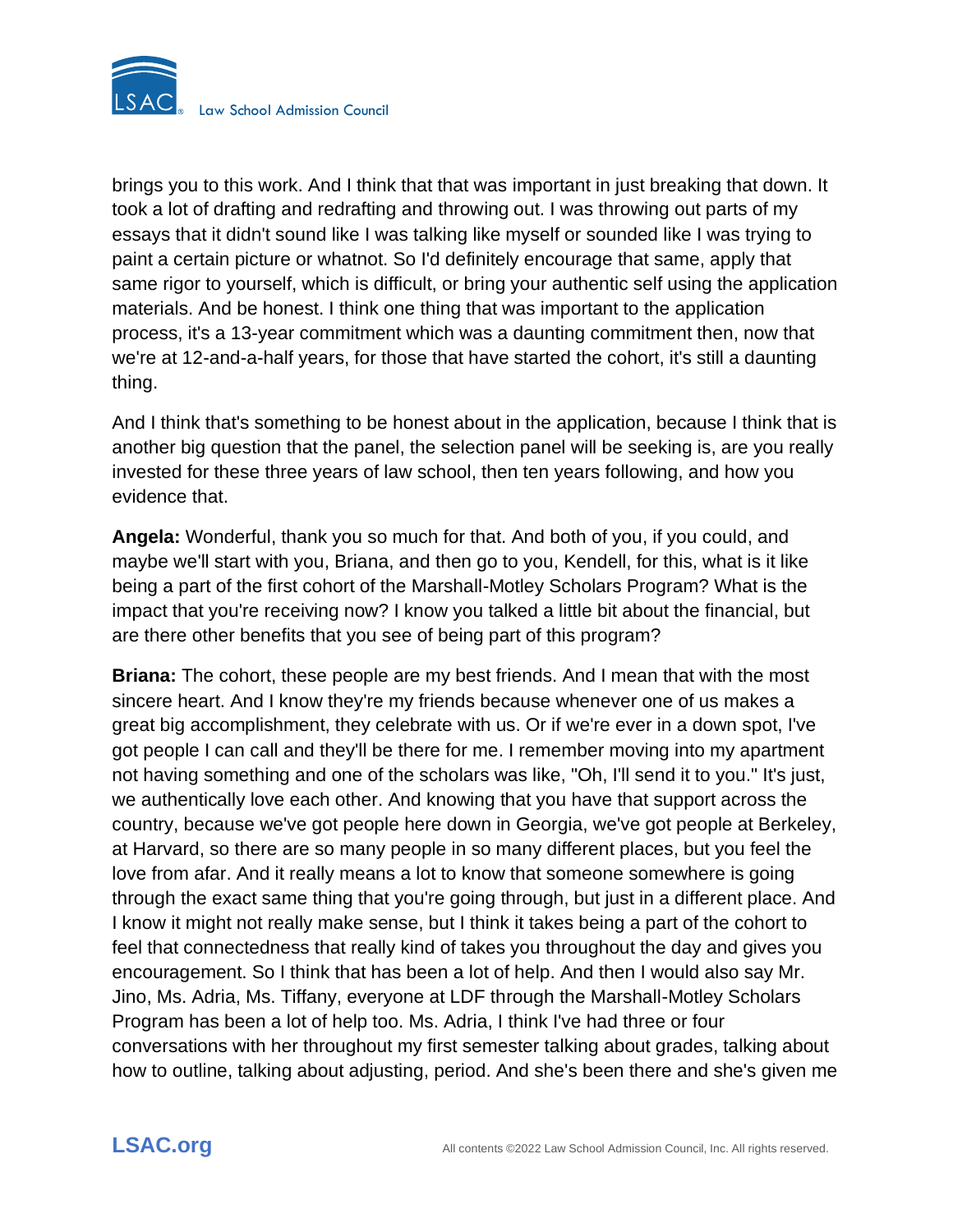

her advice. And so just to have that support from her has meant a lot too. I think, overall, just to kind of put a bow on everything, you are supported in ways that your classmates are not supported, and I think that goes a long way. And when I say supported, yes, financially supported, but I'm more so talking about socially supported by your peers who are going through your same experiences and then by people who are older than you, who have been there, done that, and can tell you the best route to go. So that, I think has been the most help to me.

**Angela:** That is fantastic. Thank you so much, Briana, for sharing that. Because as a person who's gone through law school myself and knowing the importance of having that community, having that support of people who are going through the same things that you're going through, as well as the experience of folks like Jino and Adria is so important on staying on the right track and following that path when you come up against obstacles and barriers. So thank you for sharing that. Kendell, how about you? What are some of the other benefits of being a part of this cohort?

**Kendell:** Yes. When we first answered the question, me and Briana both just kind of like gleamed in the face. It's such a genuine reaction. I think I'm really appreciative how dynamic our cohort is. I forgot to mention all those law schools that we are in right now, but it's similar diversity for our undergrad institutions, folks that went to HBCU that are now going to PWIs for law school or vice versa, folks that came straight through from undergrad, or folks that have worked a bit after undergrad in between law school. So I really appreciate the diversity within our cohort of identities. And I think it's important because it makes for a really rich cohort as we go through these 13 years together.

Even now, as we have discussions and thinking about what it means for us to be civil rights lawyers in a time where there's a growing disdain for voting or politician and the courts, we may disagree on what the answer to that is, but because we have these different backgrounds that we are approaching the program with and approaching law school with, I think it makes just for a rich camaraderie, and that we're building both on all of the personal elements that Briana mentioned, but also even the professional training is starting now. And about the support piece, I think that's definitely something that was hard to kind of engage at the beginning of applying for the scholarship, but I think for one, just from the two momentous figures that are the namesakes of our organizations, from being attached to LDF, that comes with so much support. I realize that there are people that have had different touchpoints with either Judge Motley or Justice Marshall, or working with LDF at different points. And so when I mention I'm a Marshall-Motley scholar through LDF, so I interned at LDF, I worked at LDF, I received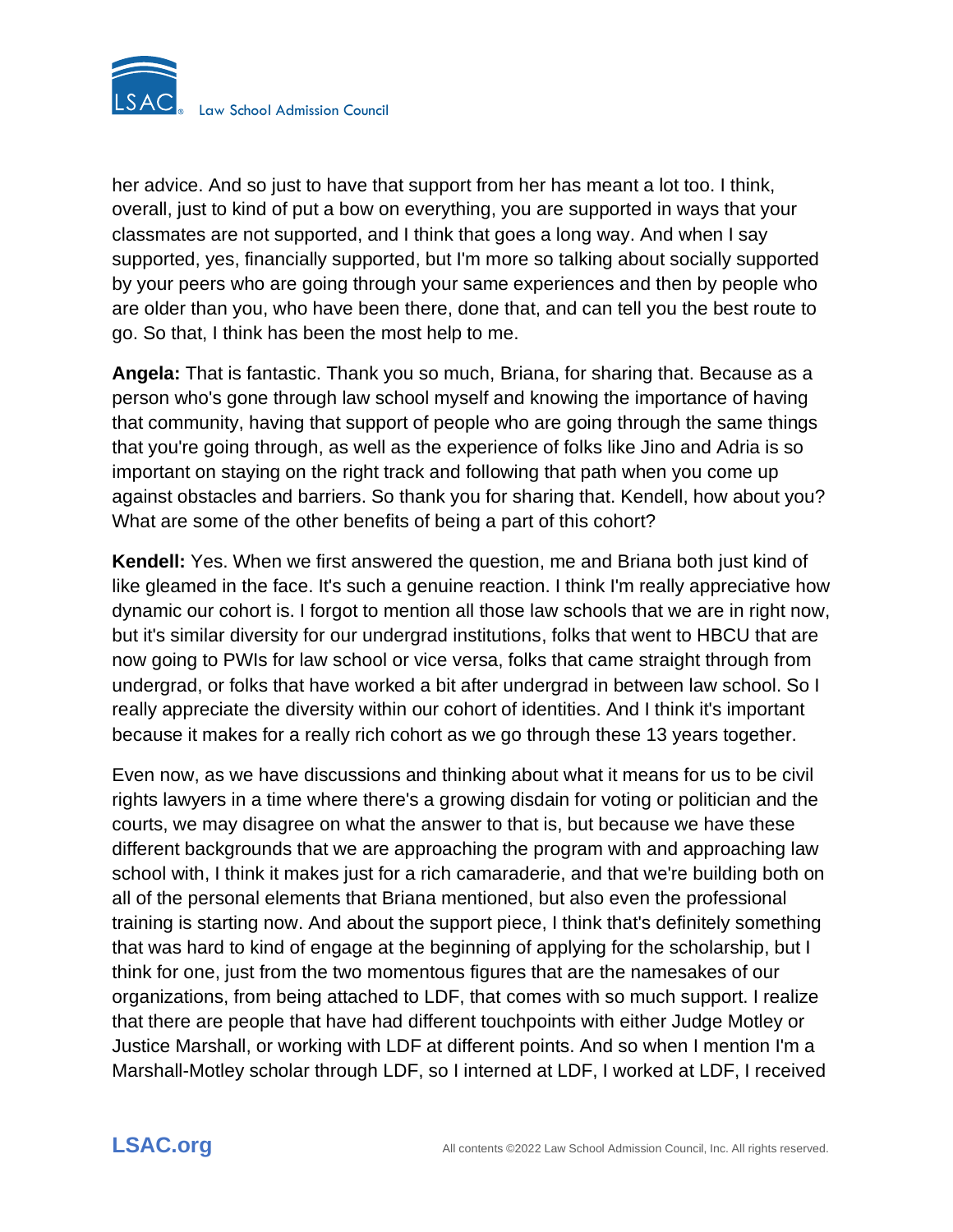

this house from LDF, I've clerked for one of the judges or justice. So that network of support that isn't even, I guess, directly connected to Marshall-Motley Scholarship Program, but they're still aware of the program and they're still willing to lend support because of what's tied to it, because of the name and the organization. I think that's something that's definitely blown me away. And I think more tangibly, in the fall we received academic coaching sessions throughout the semester. So that's something that Briana touched on as well as about getting advice on how to outline and how to exam prep. Before the semester started we had a retreat where we kind of unpacked about what it means to be a Marshall-Motley scholar in this current moment, and understood our assignment as we often call it among the scholars about our assignment of being Marshall-Motley scholars. So it's the financial support of course, but also to reiterate what Briana said, the professional, personal, social support, as well that's tremendous.

**Angela:** Absolutely. Thank you so much, Kendell, because I think you bring out a few things that are really important. And one of them is just the name and the recognition and the solidity of that support of the Marshall-Motley scholars. You know, looking at those namesakes and also looking at the NAACP Legal Defense Fund as itself as a incredible organization, and to be a part of that opens so many doors. For me, I was a Herbert Lehman scholar as an undergrad, and to see how there are so many connections that you see along the way, and all of the people that came before and that are doing the work now, and that you will be the future leading civil rights and justice in the legal industry is just so amazing to be a part of that virtuous cycle. So before we open up and get some questions from you all as attendees, hopefully you're putting in your questions to the Q and A feature and we've got some people on the back end helping sort those, and we'll get to those just momentarily. But before we do that, I want to turn back to you, Jino and you, Adria, is there anything else that you want to add about the Marshall-Motley Scholars Program? I know you went through some of the details of it and it is much more than a scholarship program, it is a wonderful opportunity. But can you please share some final thoughts on what you want students and potential applicants to know about the program? Adria, do you want to go first?

**Adria:** Sure. Happy to do that, Angela. I think we'll probably get to some of the nuts and bolts in the Q and A section. But the only thing that I would say is, don't talk yourself out of this. Don't talk yourself out of this. There will be some of you who will hear this and say, "This sounds great, but I don't know. I don't know if I'm the right person" or maybe you'll even go an additional step and look at the application itself and you'll say, "I'm not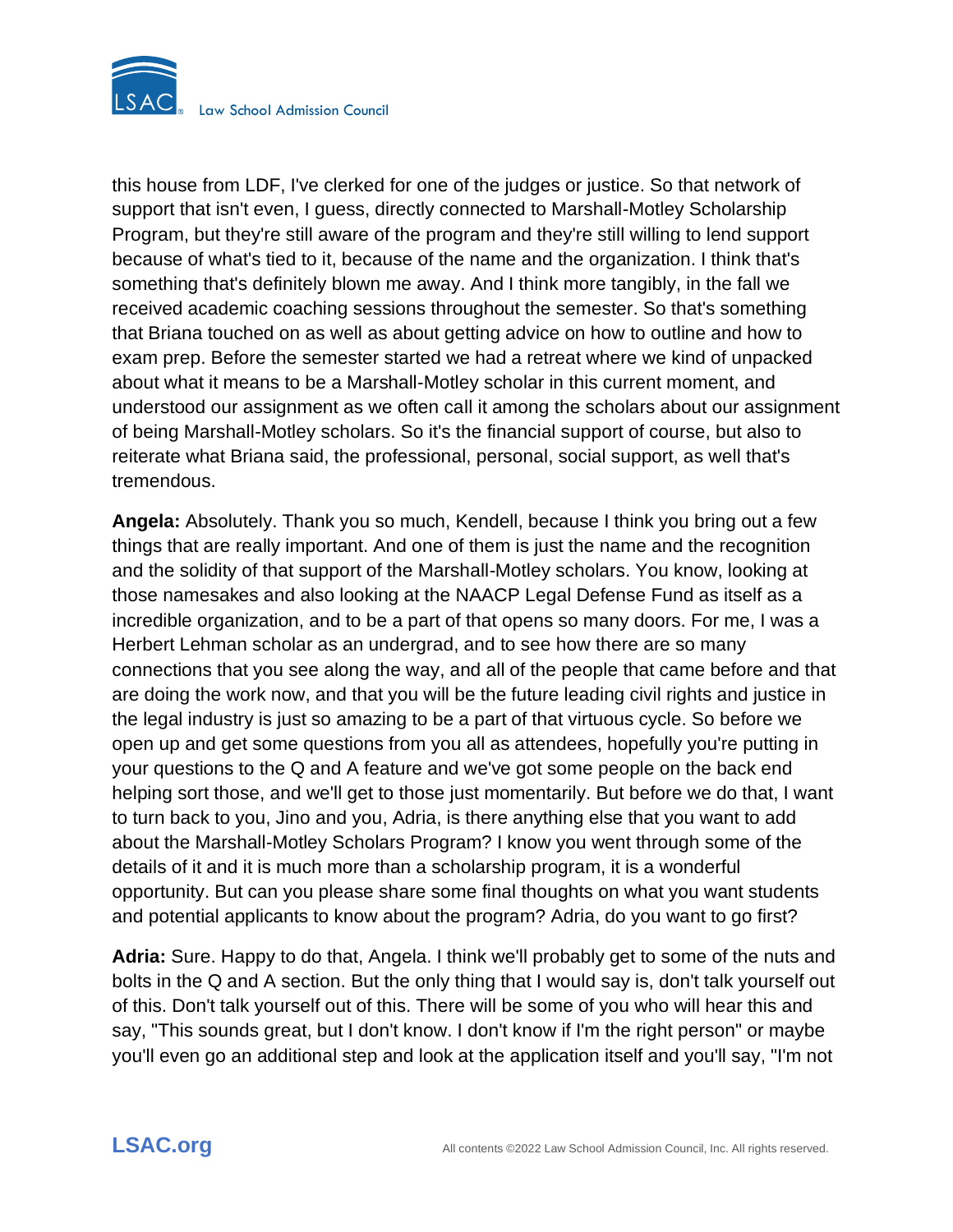

the person that they're looking for." You'll talk yourself out of it. My challenge to you is to give yourself this opportunity, avail yourself to this opportunity. Yes, you are the one that we're looking for. Don't talk yourself out of it. I'll pass it to Jino.

**Jino:** Thank you, Adria. I think that pretty much summed it up for me. Yes you, we are looking for you. We're looking for folks just like you who have a passion to help others, who have a passion to make life better, who when they read the news and they're surfing on social media and they're seeing issues that are happening in real time to real people in real places, they say, "I want to be in those places helping those people." We're looking for you. When your heart lights up because you know that there's more that can be done and you know that there's something inside of you that's always been there saying, "This is something I must do." If that's who you are, if it's breathing for you to make life better for people, and particularly for Black communities in the South, this is for you. You don't have to be from the South, you don't have to be born in the South, you don't have to currently live in the South, you have to demonstrate that you have a passion and a commitment to be in that space and to be helping people with the types of issues that we're talking about. But just because you're out in Washington State or Oregon, or California or Hawaii or Alaska, we welcome everyone.

We welcome everyone who has those three prongs that we're looking for, a demonstrated commitment to racial justice and to practicing civil rights on behalf of Black communities in the South and who are willing to make that commitment for 13 years. And I always say this, the Marshall-Motley scholar is not someone who commits because they become a Marshall-Motley scholar, they become a Marshall-Motley scholar because they were already committed. And so, be able to show us your demonstrated commitment, if you're not new to this, but you've been true to this, then yes, you, we're looking for you and we welcome your application.

**Angela:** Fantastic. Thank you both. Javier, I'm going to turn to my colleague from LSAC. Do we have some questions coming through in the Q and A?

**Javier:** Yes. Let's see if I can start my video here. Yes, we have actually. Thank you so much for all the questions, they're incredibly interesting. But many aspirants are asking us specifically to timelines, deadlines, at what point in their law education career should they be applying? If you're in 2L, can you apply, if you're still in your undergrad, can you apply? If you could speak to those requirements I'm sure a lot of our questions will be answered over here.

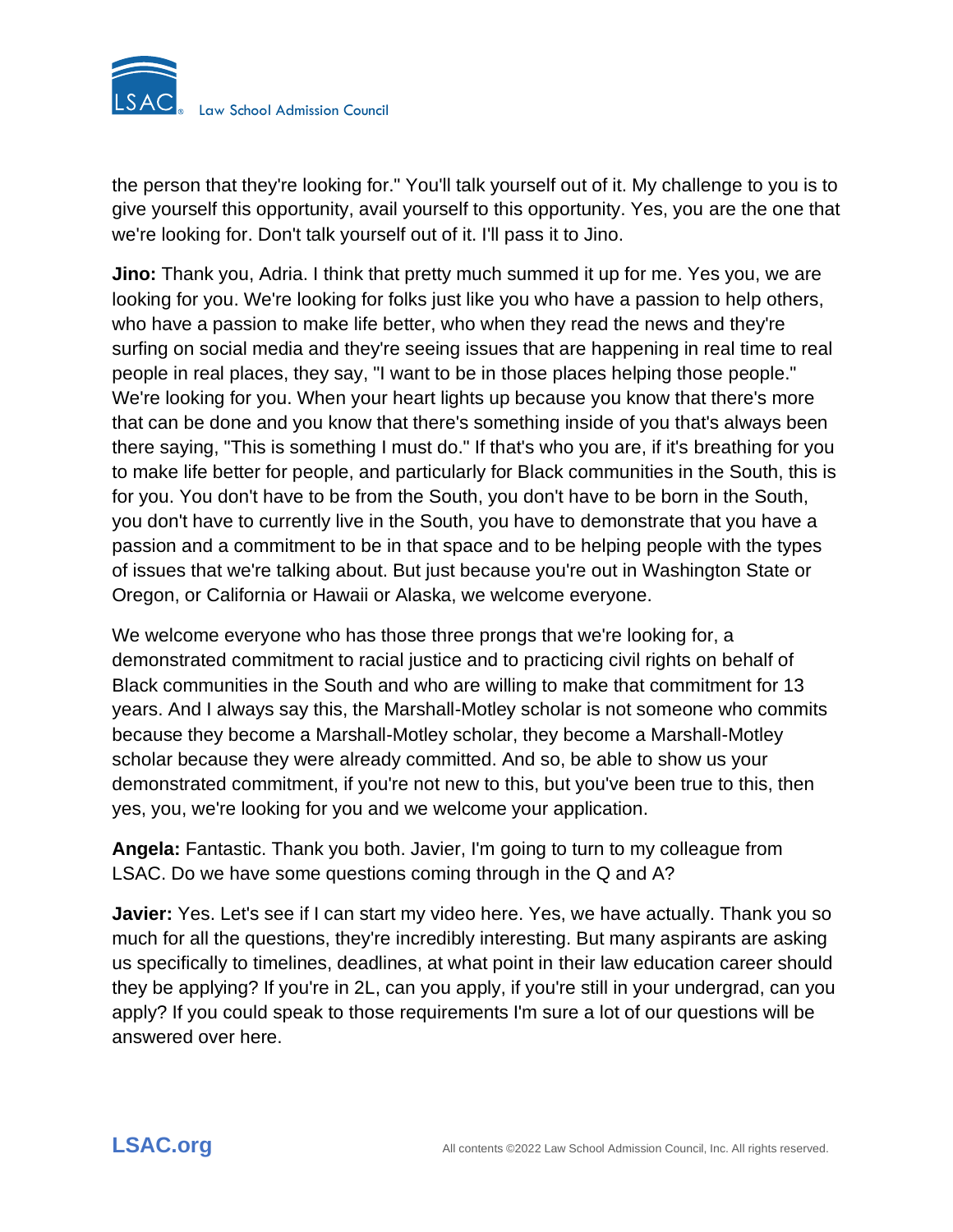

**Adria:** Sure. So as Jino mentioned, we are looking for people with a demonstrated commitment to work on behalf of Black communities in the South for racial justice. That is the requirement. We're looking for people who are currently in the process of applying to law school for the fall 2022. That's really the only requirement, demonstrating commitment of course. But in terms of eligibility, that's what we're looking for.

So if you're a 2L, or if you're someone who is already in law school, unfortunately the opportunity is not, does not fit in terms of the timeline for you. Because as Briana and Kendell mentioned, we're looking for individuals who will be able to go along as a cohort throughout the entire experience. And so, if you've already started law school, unfortunately this opportunity will not be the right fit. Likewise, there may be some of you who are in your first year of college, earlier on in your career, and certainly we want to stay in touch with you, we want to be in communication with you, but in terms of the application that's open right now, we are looking for individuals who intend to start law school in the fall of 2022.

**Angela:** All right. And Adria, just to clarify, so you have to be applying and looking to attend in the fall, so does that mean that you have to be a senior in college right now or can I already have my bachelor's degree or some other degree?

**Adria:** Oh, absolutely. In fact, with the applicant pool last year, the majority of folks who applied had taken at least a year off. So this is not just for people who are seniors in college or for working professionals. It's for anyone regardless of what stage you are in your educational career. If you intend to start law school in the fall of 2022, you can submit an application to be considered for this opportunity.

**Angela:** Okay. Wonderful. And then, so if I said, "This sounds like something I want to do, I'm going to apply," when do I need to submit my application by and where do I get that application?

**Adria:** February 11 is the application deadline. So you have exactly one month to prepare and submit your application. The application is available online on our website. I think that that may have been shared in the chat before, but I'm sure if not, we'll be able to do that before we sign off here today. And the application is there online, it will walk you through it. We also have an application guide that gives them some direction on each component of the application that hopefully will assist you as you work on it and complete and submit it.

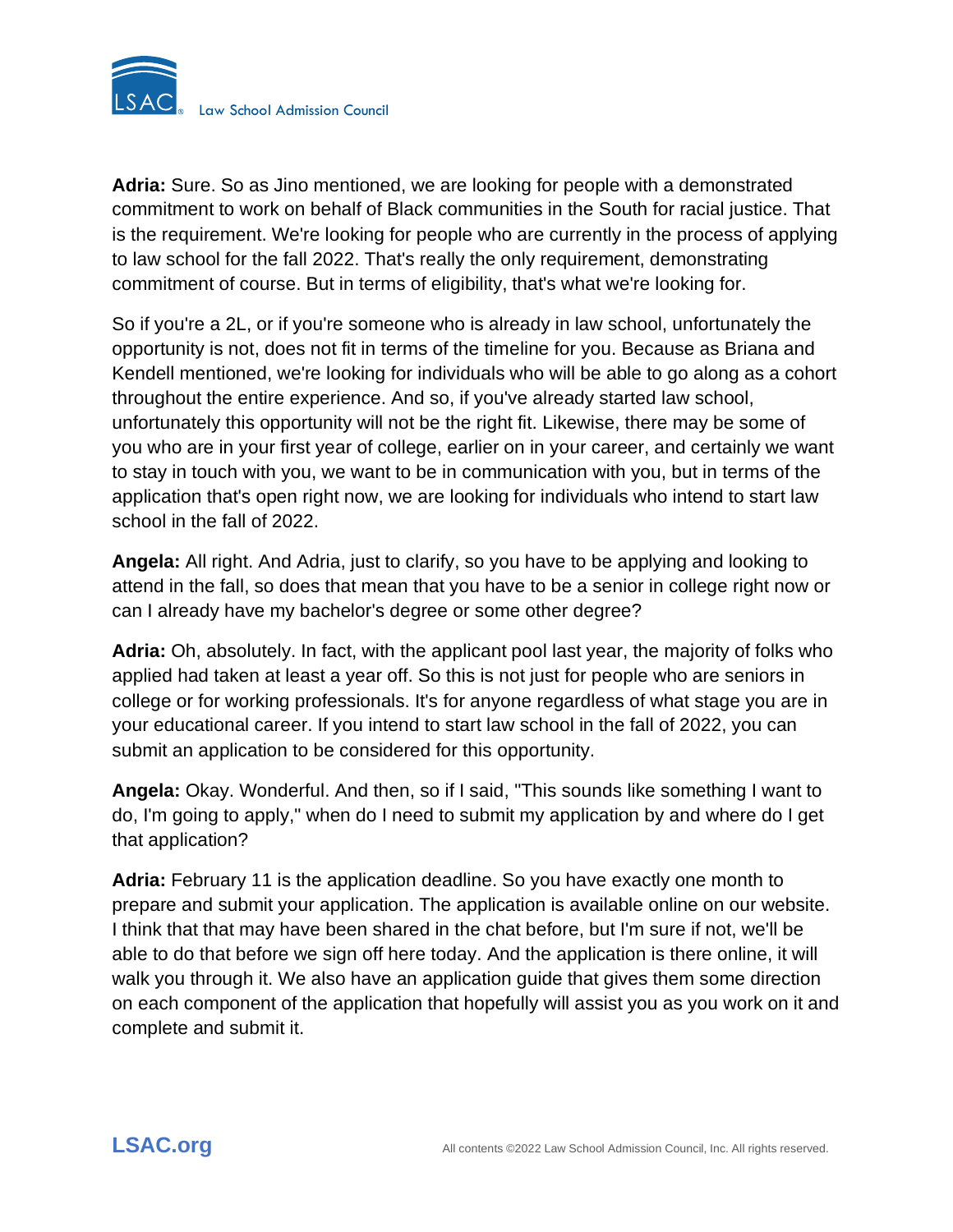

**Angela:** And then if I go ahead and I apply and I get my application in before the deadline, when will I hear something? What happens after I apply?

**Adria:** Yes. So the application, once the application closes, we will begin the review process. By March, we will have selected finalists, and by April, we will have announced and will have selected our next and second cohort of Marshall-Motley scholars. So the goal is indeed to try to have this process complete and align with the timeline that many law schools have, ask for prospective students to commit and make a decision on where they will attend. We know, I think Briana and Kendell both talked about how the benefit of the scholarship informed their decisions on school and how it just really impacted that. So our goal is to make sure that we have decisions made in time to allow that information to be able to inform the student's decision on where they will attend law school.

**Angela:** Wonderful. So what I'm hearing is that I don't need to have made a decision about where I'm going to law school, that I'll have a decision about the scholarship and whether I'm in the program before I need to commit to a school. Is that right? Adria: Yes, that's correct.

**Angela:** All right. Fantastic. Javier, are there any other questions in the Q and A?

**Javier:** Yes, there are some very interesting ones. There are a couple of questions regarding the commitment. But I'm going to read one particular questions which I think sums up the dozens of others. It says, "Hi, I am interested in a commitment after the fellowship. I'm committed to continue my focus on civil rights, but I'm also interested in criminal justice focused on race more specifically, and also education law that focuses on the cradle-to-prison pipeline. Can you share about the guidelines around a tenure postgrad and what is included in the civil rights law commitment?"

**Adria:** Jino, do you want to take that question since I did the last?

**Jino:** Yes. So the things that, in that particular question that were mentioned actually can fall under the scope of civil rights law practice. Many of the civil rights organizations across the country are working with those issues as well, they fall under that umbrella. What you're looking at in the practice of civil rights law is you're going to be looking at practicing. So you're going to be involved in litigation, you're going to be working for a law firm that is bringing cases on behalf of Black people in the South to intentionally erase, to undo, to ensure all things related to justice and the liberties and securing the liberties for folks in the South to ensure that all of the justice and all of the rights in our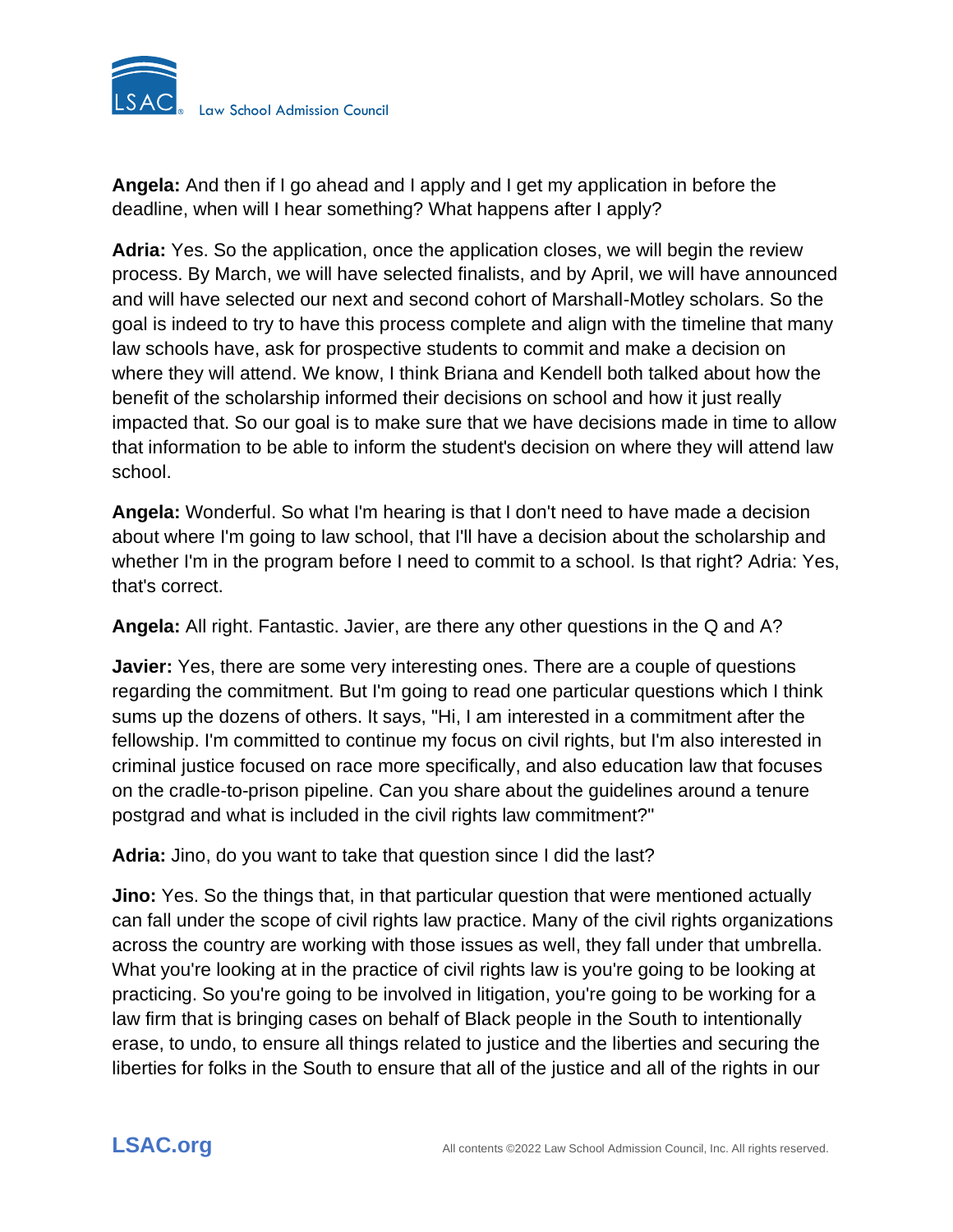

society are extended equally to all people, particularly in the region where most Black people are still existing and where most of those ills are still kind of most present. And so when you talk about civil rights, so you're looking at national and regional, state and local civil rights organizations who practice in that area.

You're looking at solo law firms who may be doing civil rights law work but have 75% or more of their caseload is civil rights law in pursuit of racial justice. The racial justice piece is very key in the work that's being done here. And then you can work for certain government offices. There are certain government lawyers, the Department of Justice Civil Rights Division, things of that sort. Very narrowed options to work within the government, a state civil rights office in the Department of Justice and in the Division of Justice there. But a broader, more separate focus of just practicing educational law and advocating for special education rights on behalf of individuals, that wouldn't necessarily qualify as the type of work that we're doing.

This type of work that we're looking at is more systemic work. We're looking for lawyers who are going to be dismantling systems. A lot of that is more larger-scale impact litigation, things of that sort. So, as you're thinking about having an interest in education, I was a former teacher, I came to the table with interest in education, educational equity and policies and things of that sort, but that found its home very squarely situated in the umbrella of civil rights. A lot of people come with the idea of wanting to pursue criminal law. If you are wanting to be a public defender, this program is not your program, if you want to be a prosecutor, this program is not your program, but if you want to work on issues of more systemic criminal justice issues, if you want to talk about ending the death penalty, if you want to talk about these broad state sentencing requirements in certain areas that are disproportionately affecting Black people and thereby limiting their ability to move forward in other ways, those are the types of things that you would be interested in doing, then this is the type of program that will allow you the space to do those things.

**Angela:** Wonderful. Thanks, Jino. That is really helpful. Javier, do we have another question from the...

**Javier:** Yes, we do. We have so many. I'm so excited. We have several questions from international students, impressive that we have students logged into the webinar from the UK, from Uganda, from Italy, and what they want to know is, they're pursuing their bachelor's degree internationally right now, but they're interested in becoming a cohort member, if they can apply, if they're eligible.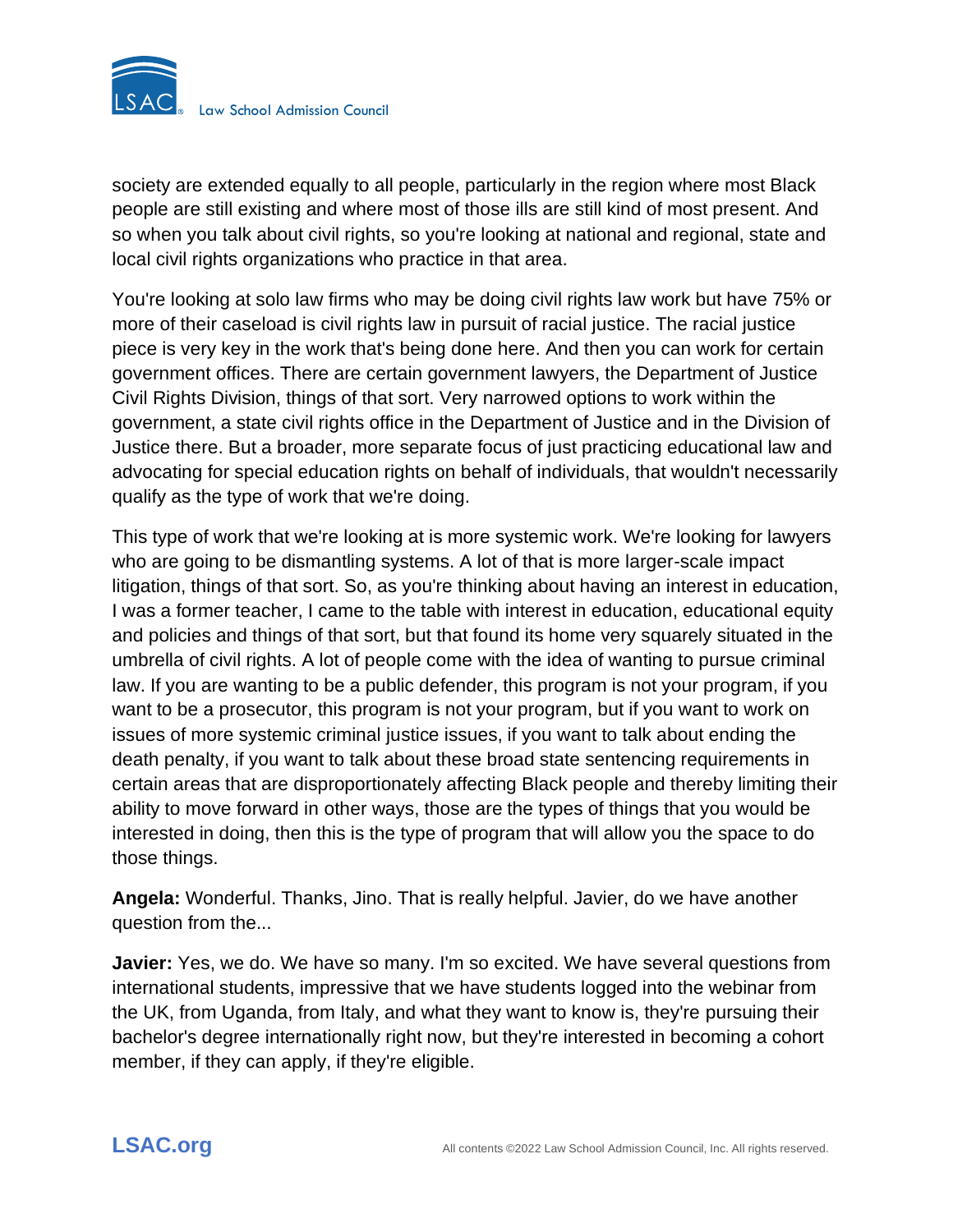

**Angela:** Jino, do you want to address that one?

**Jino:** I want to make sure I understand the question. So if they're applying, if they have a degree from an international school and they're applying to attend law school in the United States—

### **Javier:** Yes.

**Jino:** And they want to know if they're eligible. Well, that could go a couple of different ways. So if someone has received a degree in another country and they live here now, and they're a permanent resident and they intend to stay and remain here and work, then they would be eligible to apply to the program if they're attending a U.S. accredited law school, a law school that's accredited by the ABA, and they intend to work in the South and live in the South and be a civil rights lawyer practicing on behalf of Black communities. That's a possibility. However, if it's someone who's coming in and getting a degree and expecting to return home, there's going to be that issue of needing to stay and be eligible to work in the United States for those eight years. So that person under those circumstances may not be eligible. However, if the applicant who is intending to remain and work and live in the United States, one thing I will say to that applicant is, you will apply, where you will spend strategically a part of your application, I think, is in helping the committee understand where the intention for you has grown to live here in America, work on these issues, and be here for that 13-year commitment in the program. So you'd have to be able to demonstrate that in your application in a way that would be compelling to the committee.

**Angela:** Very good. So there is an expectation of permanent residency that you have to demonstrate that you will be here and be practicing in the South in the U.S., right?

**Jino:** Yes. And that's because of the eight-year requirement to work. Unfortunately, our program cannot sponsor visas or anything of that sort for people who are not eligible to work in the United States. So we have to have the requirement of people having the authority to work, and then authorization to work in the country.

**Angela:** Okay. Thank you for clarifying that for us. Let's see, Javier, I think we have time for maybe one more question.

**Javier:** I'll summarize a couple of questions here regarding the review process and all the aspects of the application. Are they reviewed with equal weight? And also there's a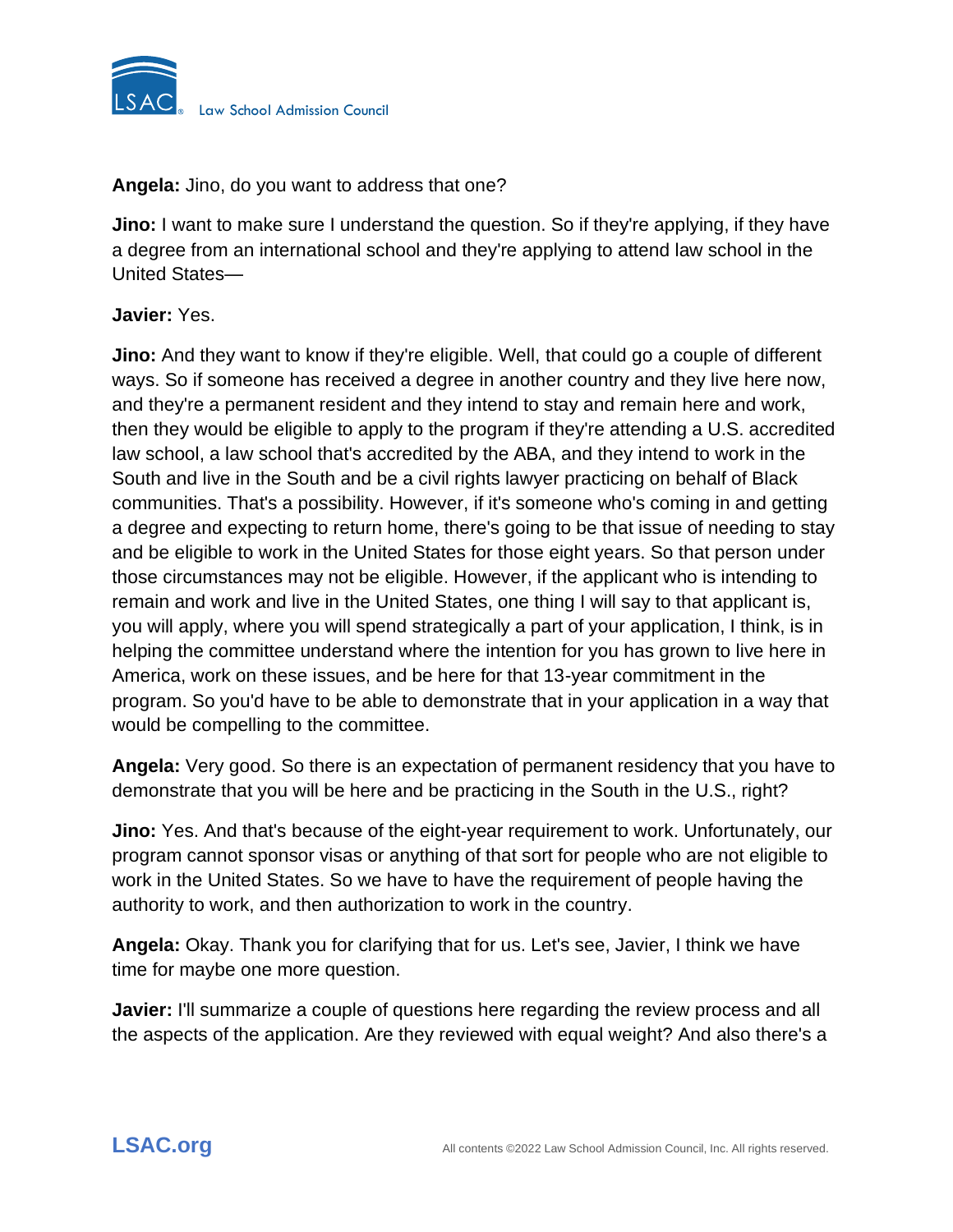

question, there are a couple of questions about if they're taking the LSAT in February if they shouldn't wait until next fall to apply, and if there's an age requirement to apply.

**Adria:** Sure, I can jump in there. So number one, no, there's not an age requirement. As long as you're starting law school in the fall of 2022, you can be any age at all. So no age requirement. I think the other question may have been about whether each part of the application is given equal weight. And the answer to that is yes. So the actual components of our application are not given any particular weight, but we have certain key factors that are important for the mission of our program, specifically around commitment to Black communities, commitment to the South, and commitment on working on behalf of racial justice. And so the key is how do all of those components of the application woven together demonstrate those commitments? And that's the way in which the evaluation or the application will be evaluated. Javier, I think there was a second question you threw in there that I...

### **Javier:** Dates for the...

**Adria:** Oh the dates for the LSAT, yes. So unfortunately February LSAT date will not, and that's assuming, because I think the February test may be a little bit later in February after our application deadline. So unfortunately if you've not taken the LSAT prior to the application deadline, you would not be eligible for this year. However, if you took the test in January and you're waiting for scores, you could go ahead and submit your application and then include that score. But unfortunately, February test takers, if that's your first time and you don't have an LSAT score, you would not be eligible for this application cycle.

**Angela:** Very good. So essentially you have to have all the components, to have some sort of standardized test score completed by February 11. Even if you don't have a score back yet, you have to have at least taken the test?

#### **Adria:** Yes, that's correct.

**Angela:** Okay. Wonderful. Well, thank you all so much. Thank you, Jino, thank you, Adria, thank you, Briana and Kendell. Thank you all very much for your time and for being so honest and forthright about the program, about the commitment, about what a wonderful opportunity it is and the logistics of applying for it. Programs like this are critically important not only for you as students who are interested in practicing civil rights and coming up through, but for really making a difference in the legal system and shifting our system more towards justice. It is an absolute pleasure for LSAC to bring